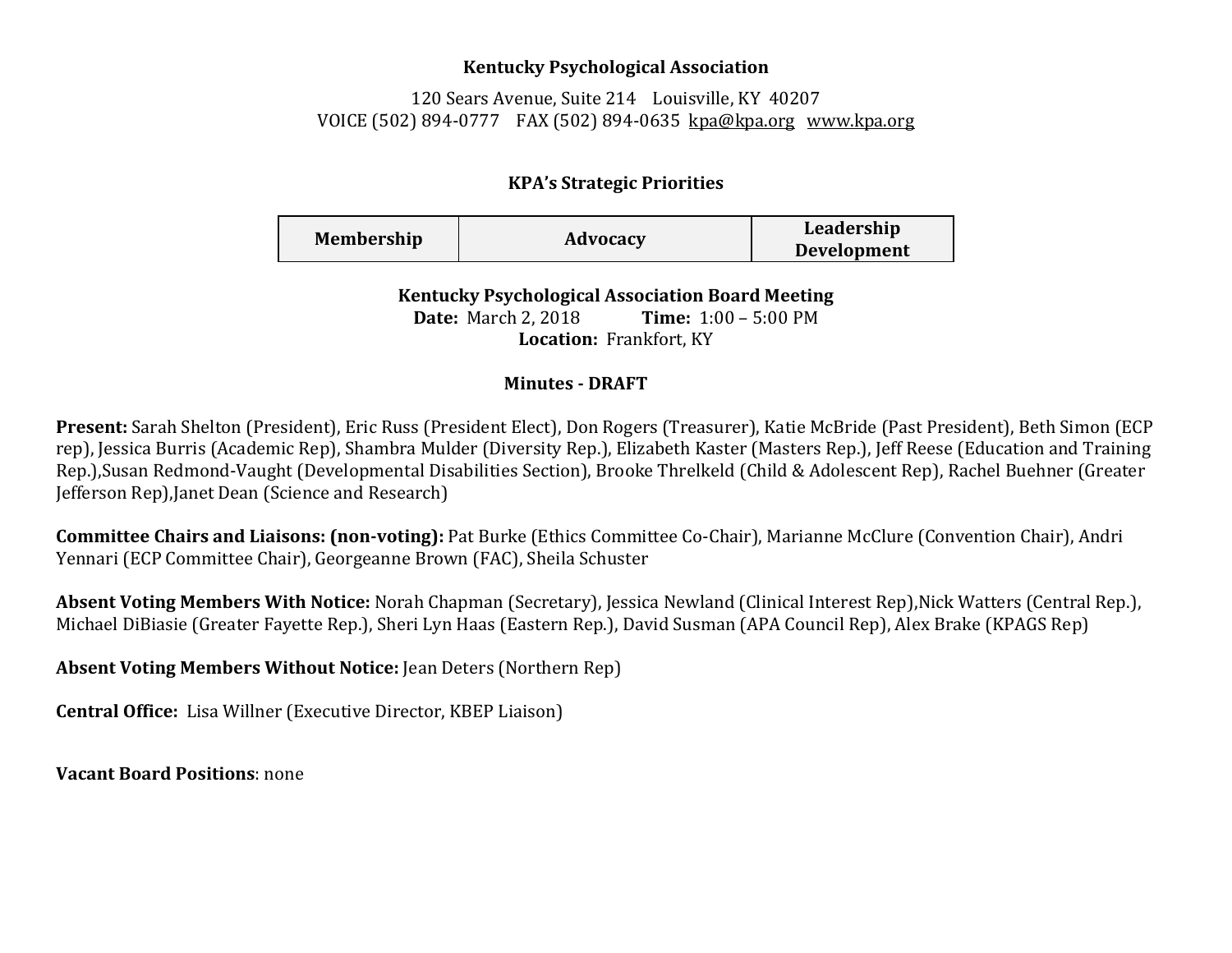| <b>TOPIC</b>                                                                                                 |                                                                                                                                                                                           | <b>CONCLUSION</b>                                                                                                                                                                 |
|--------------------------------------------------------------------------------------------------------------|-------------------------------------------------------------------------------------------------------------------------------------------------------------------------------------------|-----------------------------------------------------------------------------------------------------------------------------------------------------------------------------------|
| <b>Call to Order and Roll</b><br>Call/President's<br><b>Remarks</b>                                          | Shelton called the meeting to order at 1:06pm                                                                                                                                             | No motion was made.                                                                                                                                                               |
| <b>Approval of Minutes</b><br>from 12-7-2017                                                                 | Minutes were distributed prior to the meeting. No discussion or<br>corrections.                                                                                                           | A motion to approve the minutes was<br>made. Motion passed unanimously.                                                                                                           |
| <b>Financial Report</b>                                                                                      | Financial Report was distributed prior to the meeting. Rogers<br>provided an overview of the report, and a discussion followed.                                                           | A motion was made to accept the<br>report. Motion passed unanimously.                                                                                                             |
| <b>ED Report</b>                                                                                             | ED Report was distributed prior to the meeting. Willner provided an<br>overview of the report, and a discussion followed.                                                                 | No motion was made.                                                                                                                                                               |
| <b>DPA Report</b>                                                                                            | DPA Report was distributed prior to the meeting. Grimes provided an<br>overview of the report, and a discussion followed.                                                                 | No motion was made.                                                                                                                                                               |
| <b>ACTION ITEM:</b><br><b>Acceptance of Internal</b><br><b>Audit</b>                                         | Russ lead discussion of Internal Audit                                                                                                                                                    | A motion was made to accept the<br>internal audit. Motion passed<br>unanimously.                                                                                                  |
| <b>ACTION ITEM:</b><br><b>Approval of</b><br><b>Committee Members</b>                                        | Shelton lead discussion. Membership committee added Kathy<br>Susman and Michael Nichols in addition to previously distributed list.                                                       | A motion was made to approve KPA<br>committee members with additions as<br>noted. Motion passed unanimously.                                                                      |
| <b>ACTION ITEM: Center</b><br><b>Office Building</b><br><b>Update/Approval of</b><br><b>Capital Campaign</b> | Willner and Executive Committee reviewed materials related to<br>purchasing a building. Summary of proposed purchase was attached.<br>Initial capital campaign strategies were discussed. | A motion was made to approve the<br>purchase of a building as noted in<br>attached materials and start a capital<br>campaign to raise needed funds.<br>Motion passed unanimously. |
| <b>DISCUSSION ITEM:</b><br><b>Legislative Committee</b><br><b>Process</b>                                    | Willner reviewed legislative committee process. Discussion of how<br>this process has worked for the current legislative session.                                                         | No motion was made.                                                                                                                                                               |
| <b>DISCUSSION ITEM:</b><br><b>Legislative Day Report</b>                                                     | Brown reviewed legislative day successes. Report was distributed<br>prior to meeting.                                                                                                     | No motion was made.                                                                                                                                                               |
| <b>DISCUSSION ITEM:</b><br><b>Taking a Stand</b><br>Implementation<br><b>Update</b>                          | McBride updated the Board on the PIRC process. Discussed launch<br>date of public portal. Communication committee to explore how best<br>to archive public positions on the KPA website.  | No motion was made.                                                                                                                                                               |